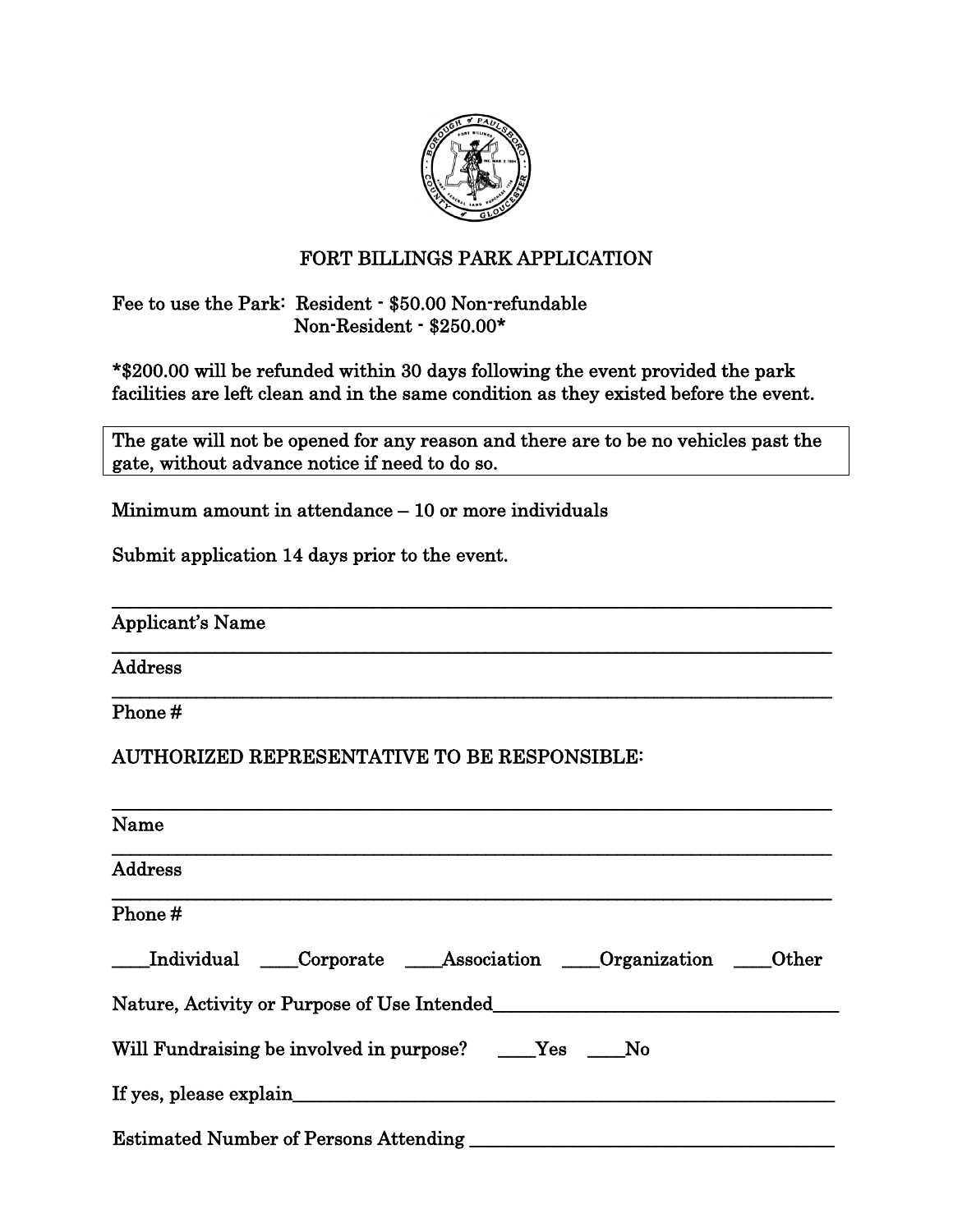| Dates of requested use:                                                                                                      |
|------------------------------------------------------------------------------------------------------------------------------|
| Hours of use: From<br>$\mathbf{T_0}$                                                                                         |
| Rain Date:                                                                                                                   |
| Will Applicant require electricity? _____Yes _____No                                                                         |
| If a repeat applicant, please specify last date of use:                                                                      |
| (Please check) Applicant intends to provide security, clean-up and<br>maintenance. (May be cause for denial if not checked.) |
| Has Applicant examined the list of Schedule A Regulations? _____Yes _____No                                                  |
| Would the applicant wish to make any variances to these regulations? <u>Ves</u> No                                           |
| If yes, please explain:                                                                                                      |
|                                                                                                                              |

### INSURANCE REQUIREMENTS:

· Individual applicants must include proof of personal/general liability insurance not less than \$500,000 per occurrence.

· Organizations/Businesses must include proof of general liability insurance not less than \$1,000,000 per occurrence.

Proof of insurance is to be a certificate of insurance. The Borough of Paulsboro is to be included as an additional insured.

In the event, the renter does not have sufficient insurance in place, they can either contact an insurance agent of their choice for coverage or they can purchase a oneday event policy through the Borough's Tenant Users Liability Insurance Program (TULIP). The application and payment must be done on line at the following link: **Referral Link:** [https://app.gatherguard.com/?v=4990-126](https://nam04.safelinks.protection.outlook.com/?url=https%3A%2F%2Fapp.gatherguard.com%2F%3Fv%3D4990-126&data=04%7C01%7CMonica.Bennett%40amwins.com%7Ca13f6c19af044d2f68cc08da0dd5a215%7Cadf1e1f55c6e450ea1688f4de1d6740b%7C1%7C0%7C637837508489128302%7CUnknown%7CTWFpbGZsb3d8eyJWIjoiMC4wLjAwMDAiLCJQIjoiV2luMzIiLCJBTiI6Ik1haWwiLCJXVCI6Mn0%3D%7C3000&sdata=htJtPFVSVwt2bpKgXQO0eTsIFAa7VfhVjzbHr3obtko%3D&reserved=0) **Venue ID Code:** 4990-126

#### Please note that the Borough does not receive any compensation for use of this program and only offers it as an accommodation for a renter in the event they cannot secure coverage on their own.

#### PLEASE NOTE:

- If inflatables will be at the event, the certificate of insurance must specifically state the inflatable(s) are not excluded from coverage.
	- o The GatherGuard program does not provide coverage for inflatables.
- If renter is hosting an organized sporting event, the certificate of insurance must specifically state that coverage is afforded to participants.

\_\_\_\_\_\_\_\_\_\_\_\_\_\_\_\_\_\_\_\_\_\_\_\_\_\_\_\_\_\_\_\_\_\_\_\_\_\_\_\_\_\_\_\_\_\_\_\_\_\_\_\_\_\_\_\_\_\_\_\_\_\_\_\_\_\_\_\_\_\_\_\_\_\_\_\_\_ \_\_\_\_\_\_\_\_\_\_\_\_\_\_\_\_\_\_\_\_\_\_\_\_\_\_\_\_\_\_\_\_\_\_\_\_\_\_\_\_\_\_\_\_\_\_\_\_\_\_\_\_\_\_\_\_\_\_\_\_\_\_\_\_\_\_\_\_\_\_\_\_\_\_\_\_\_.

#### Additional Comments of Applicant: